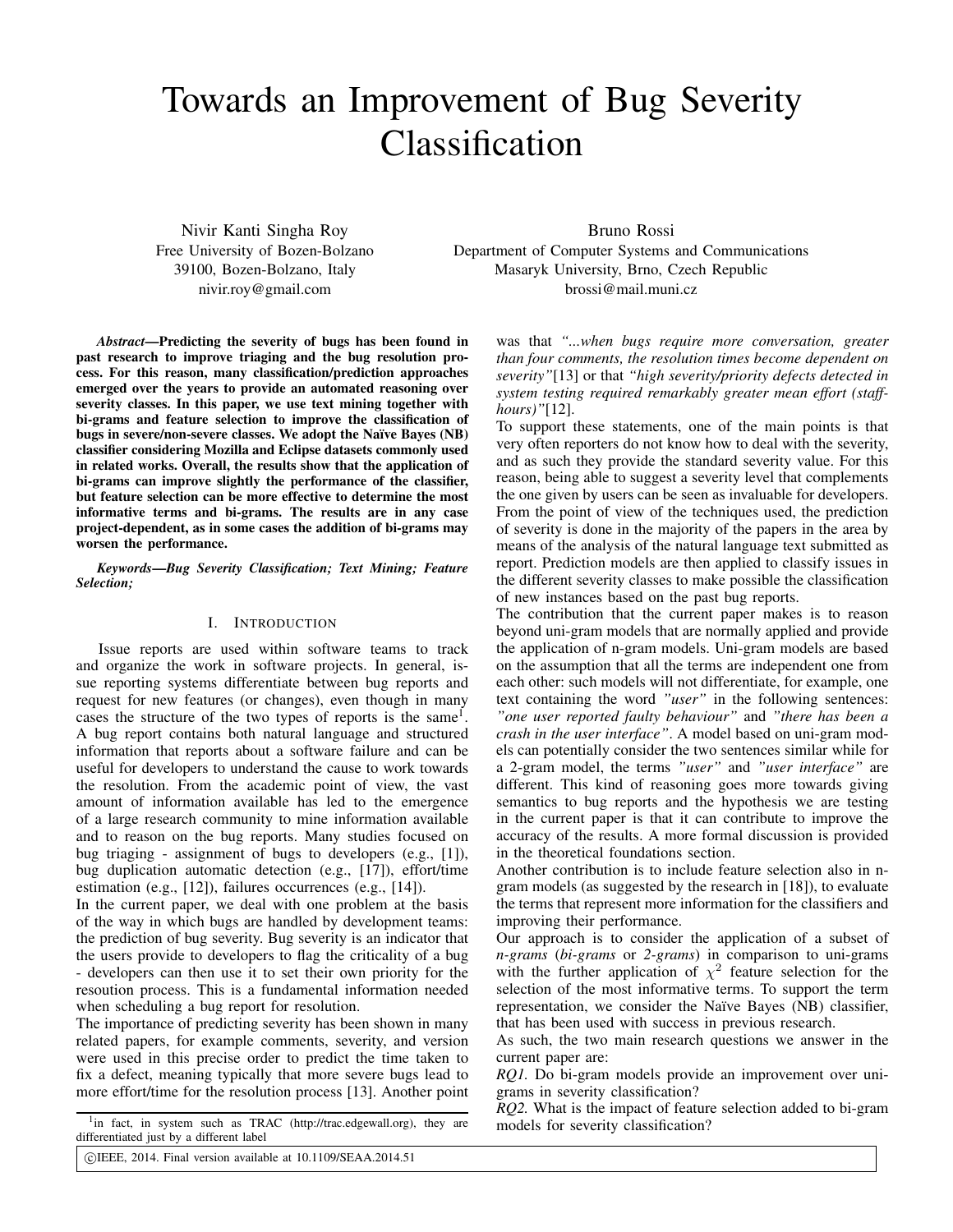The current paper is structured as follows: Section II provides a review of related works that deal with the prediction of bugs severity and motivates the current work. Section III gives a background on the theoretical instruments that will then be applied in the implementation part of Section IV. The analysis part of the paper - Section V - provides the analysis of the Eclipse and Mozilla projects to study the application of bigrams and feature selection with the NB classifier. Threats to validity of the study are included as well. The last part of the paper - Section VI - provides the final conclusions and lists future works.

## II. RELATED WORKS

There are several works that deal with the prediction of the severity of bugs. In the seminal paper from Menzies and Marcus from 2008, authors proposed to use text mining approaches to determine the severity levels for NASA projects [11]. The approach proposed (SEVERIS, SEVERity ISsue assessment) is based on entropy and information gain, supported by a rule learner. Overall, 775 bug reports composed of 79,000 terms were used. By considering top-terms, results were in the range of 65%-98% in terms of F-Measure, depending on the different severity level. For cases with less than 30 issues results reported an F-Measure of 14% - not really usable in practice.

Another approach was based on the use of the Naïve Bayes classifier to classify issues considered as severe, non-severe with a case study based on Eclipse, Mozilla and GNOME projects [9]. The main result was that - given a training set large enough<sup>2</sup> - the prediction of severity levels can be quite accurate with precision and recall from 65% to 75% (Mozilla and Eclipse) and 70%-85% (GNOME).

Shorter descriptions are found to be as good in prediction as more verbose ones and the most important terms for the classification have been found to be project-specific. As well, cross component prediction seems to be as effective as intracomponent prediction.

In a successive study, Lamkanfi et al. also provided a comparison of several classifiers by using their previously proposed approach [8]. Authors compared Naïve Bayes (NB), Naïve Bayes Multinomial (NBM), K-Nearest Neighbor (K-NN) and Support Vector Machines (SVM) to evaluate the performance of the classifiers within Eclipse and GNOME projects. Confirming the results of the previous study, severity-relevant terms are typically component specific. In this study, the lower bound for number of bug reports for accurate prediction is reduced to 250 reports, necessary for NB and NBM to start providing accurate predictions. Overall, the best classifier selected for each component was NBM  $<sup>3</sup>$  with an AUC from 0.59 to 0.93.</sup> The 1-NN classifier was the less reliable classifier. NBM was generally faster in the prediction process, relevant apect if online evaluation is considered.

As a related study, Gegick *et al.* studied the prediction of security related bug reports (SBR) versus Non-SBRs [4]. The approach was based on the SAS text miner with the aid of Singular Value Decomposition (SVD) applied to Cisco dataset. Overall, the approach allowed to identify 77% SBRs misclassified as Non-SBRs by bug reporters.

A more recent study dealt with the usage of feature selection to evaluate the benefits for severity prediction algorithms [18]. Authors compared three different feature selection schemes: Information Gain, Chi-Square, and Correlation Coefficient supported by an NBM classifier. Authors considered four opensource components from Eclipse and Mozilla projects taking into consideration the cross-component prediction difficulties. The results showed that the application of feature selection can improve the results of the prediction. Considering different weighting schemes, starting from a baseline AUC of 0.744 authors reached 0.767 (Eclipse JDT-UI) and starting from 0.763 they reached 0.776 (Eclipse UI).

In 2012, Chaturvedi and Singh performed a comparison of NB, k-NN, NBM, Support Vector Machines, J48 and RIPPER for severity prediction by using the dataset used originally in [11] and available from the PROMISE repository [2]. Authors found that the accuracy of most of the classifiers stabilizes at around 125 terms, as well the prediction accuracy fluctuates heavily according to the severity level. Contrary to the results in [8], k-NN reaches accuracy levels comparable to the ones of NB and NBM.

Still in 2012, another study used k-NN solutions to predict the severity categories of defects [15]. An interesting aspect of the approach was the usage of duplication detection to identify defects that are duplicate to potentially determine attributes that could be important for the prediction. This information was used during the application of k-NN with a similarity function based on BM25F. The experiments were performed on more than 65,000 defects from Eclipse, OpenOffice, and Mozilla. Results were up to 72% (precision), up to 76% (recall), and up to 74% (F-Measure). Another relevant feature of the study was the online evaluation, mimicking what a recommender system would do when suggesting severity of upcoming defect reports.

The latest work published in the area in 2013 - to our knowledge - had a different focus, as the prediction was made on bug priority and not severity [16]. However, the overall issues and approaches are consistent with research in the severity prediction area. Differently from other research, the approach uses linear regression with thresholding to overcome the imbalance of data. Also, features considered are not only derived by means of text mining. The final results showed that the proposed approach can give an improvement over the baseline approach in terms of F-Measure by a relative improvement of 58.61%.

As reported, there are many commonalities among the reviewed studies, like the usage of text mining techniques in all of them. One of the differences of the aforementioned approaches is the level of granularity of the severity levels, for example, some use fine-grained categories of severity [11], while others use just binary (aggregated) categories [9], [8]. There are in general few differences related to the techniques that are applied. Mostly of the studies use text mining techniques, but exceptions are also present [7].

One limitation that we address in this work is that all the approaches do not go beyond considering uni-gram models.

# III. THEORETICAL BACKGROUND

In this section, we present the theoretical foundations that are relevant for this study. The feature set of a bug report is derived by processing the textual description by means of text

<sup>&</sup>lt;sup>2</sup> around 500 bug reports is the number reported by authors

<sup>3</sup>11 components out of 12 - in only one case NB outperforms NBM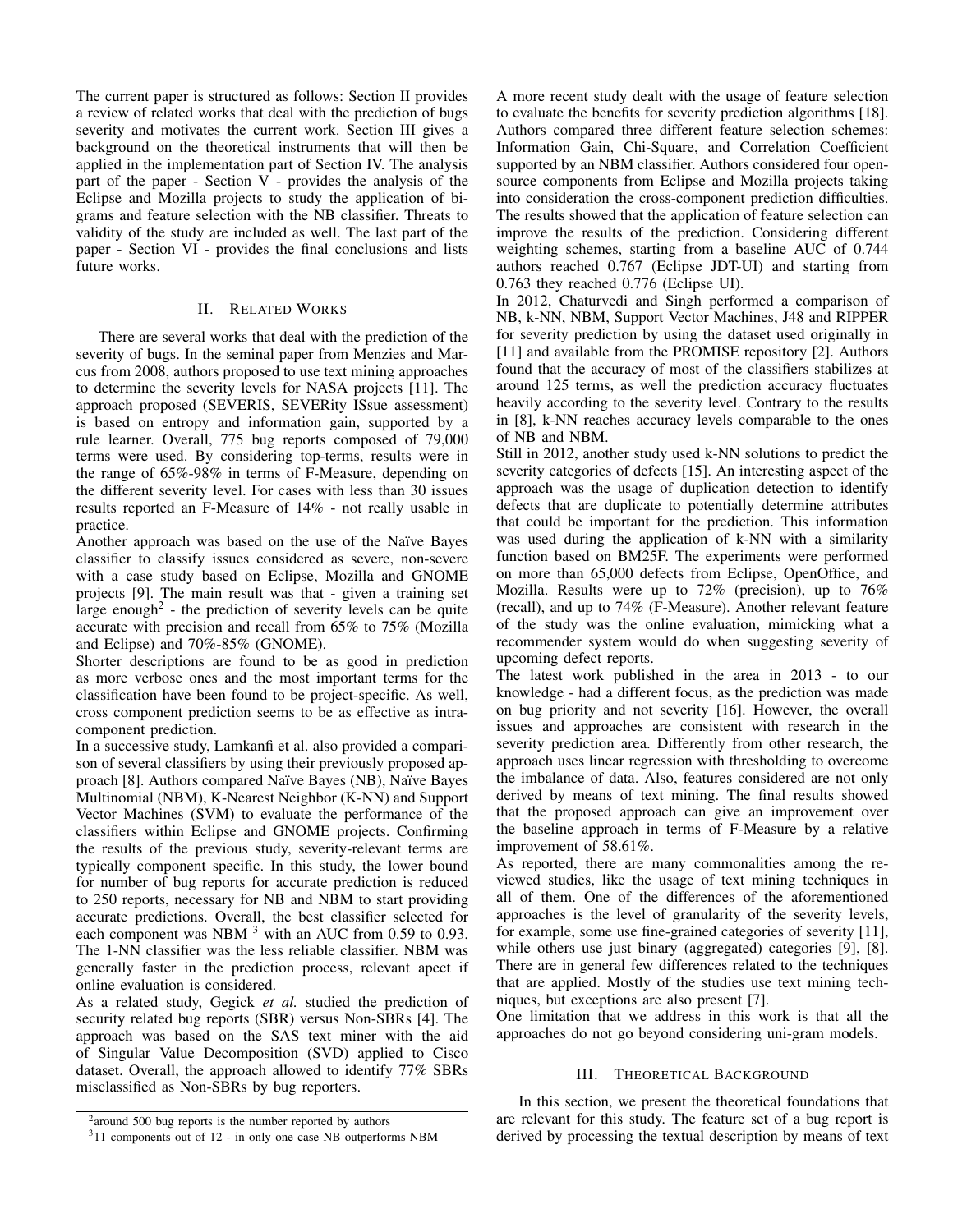mining, and is the focus on this section, while the description of the NB classifier follows.

In this research, we deal with the problem of bug severity classification, that we can represent as follows. Given a binary severity class for bug reports:  $s_0$  and  $s_1$ , where  $s_0$  is a severe class and  $s_1$  is non-severe, and given a training set of bug reports  $b_t = (x, s_i)$  represented by a feature set x and a severity class  $s_i$ , we want to classify upcoming bug reports by means of a classifier  $f$  so that:

$$
s_i = f_j(b_e) \tag{1}
$$

In our case, the severity  $s_i$  is represented by a binary category, by mapping the severity levels from issue trackers<sup>4</sup>.

The features on which we base the classification process are the terms present within the bug reports. Before applying any text mining algorithm, one major step is to represent the textual information in such a way that it can be more easily processed and information can be derived.

The term-document matrix - also known as count matrix represents the frequency of terms that occur in a collection of documents. The ff-idf schema determines the value that each entry in the matrix should take. Each row in the matrix corresponds to a unique word or term and each column corresponds to a document. We can consider a matrix in which element *(i,j)* describes the occurrence of term *i* in document *j*. The matrix can be represented as follows [10], [6]:

$$
\begin{array}{cccc}\n & br_1 & br_2 & br_m \\
t_1 & a_{11} & 0 & \dots & a_{1m} \\
t_2 & 0 & a_{22} & \dots & a_{2m} \\
t_3 & \vdots & \vdots & \ddots & \vdots \\
t_n & 0 & 0 & \dots & a_{nm}\n\end{array}
$$
\n(2)

In the count matrix, each term  $(t<sub>i</sub>)$  is associated to the presence in bug reports  $(br_j)$  with the value of each cell  $(a_{ij})$  to mark the number of times that word occurs in the bug report. In our case, we use a Naïve Bayes classifier, as such we can simply use the presence/absence of terms in form of a sparse matrix, so that the information stored is not the frequency, rather a boolean value.

#### *A. Co-locations and n-Grams*

A co-location is a typical expression constituted by two or more terms within the text corpora. Examples can be *"user interface"* or *"open source software"* in which the terms taken in isolation have a different meaning compared to their appearance within the tuple (or triple).

An n-gram model is based on the sequence of terms from a given text corpora that can be used to identify co-locations of terms, in which  $n$  denotes the number of terms to consider together. While the identification of the n-grams in a text can follow a so-called "moving window approach" in which new n-grams are determined by moving through the text, a more relevant problem is how to determine the most significant ngrams.

In fact, not all the co-locations are relevant and we can generally infer those that are relevant by means of a statistical test. To exemplify, considering the bi-grams case (used in this paper) and two terms  $T_1$  and  $T_2$ , we can make a general independence assumption of the terms and their co-location:

$$
p(T_1 T_2) = p(T_1) p(T_2)
$$
\n(3)

in which we express as  $p(T_1T_2)$  the observed frequency of co-locations and as  $p(T_1)p(T_2)$  the expected chance of having the appareance of the single terms. Terms that appear more often together have more chances of being co-locations of terms, rather than terms that appear rarely together.

There are different tests that can be applied to identify co-locations. In our case we considered the  $\chi^2$  (chi-square) test of independence that takes the non-parametric assumption of data distributed non-normally - very often the case with textual documents.

The  $\chi^2$  test is based on the analysis of observed and expected values, taking into account the independence assumption discussed earlier.

$$
X^{2} = \sum_{i,j} \frac{(O_{i,j} - E_{i,j})^{2}}{E_{i,j}}
$$
(4)

Looking at the case of bi-grams, this means using a contingency matrix in which we compute the terms and their cooccurence:



Computing then the  $\chi^2$  value as:

$$
\chi^{2} = \frac{N * (n_{ii} * n_{oo} - n_{io} * n_{oi})^{2}}{(n_{ii} + n_{io}) * (n_{ii} + n_{oi}) * (n_{io} + n_{oo}) * (n_{oi} + n_{oo})}
$$
(5)

Generally, a  $\chi^2$  value near to zero indicates independence among the terms. We can then compare the  $\chi^2$  value with the  $\chi^2$  distribution with one degree of freedom and eventually reject the null hypothesis of independence of the terms, so that the bi-gram can be added to the list of significant bigrams. Thresholding can be used to determine the most relevant bigrams we want to keep for the classification.

# *B. The Na¨ıve Bayes Classifier*

We use the Naïve Bayes (NB) classifier as the base classifier for comparison. NB is a discriminative model that learns the conditional probability distribution  $p(y|x)$ , that is the probability of event y given event x. The NB classifier applies *Bayesian statistical inference rules* commonly used in *bag of words models* for text classification. Very often, the NB classifier is based on the probability of the presence and absence of a word in a textual document. In order to classify a new item, the NB classifier examines the item features independently and compares those against previous item features. For learning purposes there are two model parameter: the priori probability and the posterior probability or likelihood.

<sup>4</sup> as in related works, the neutral category (the standard one offered by issue trackers) is not mapped to any of the two severity levels because reporters may use it just if undecided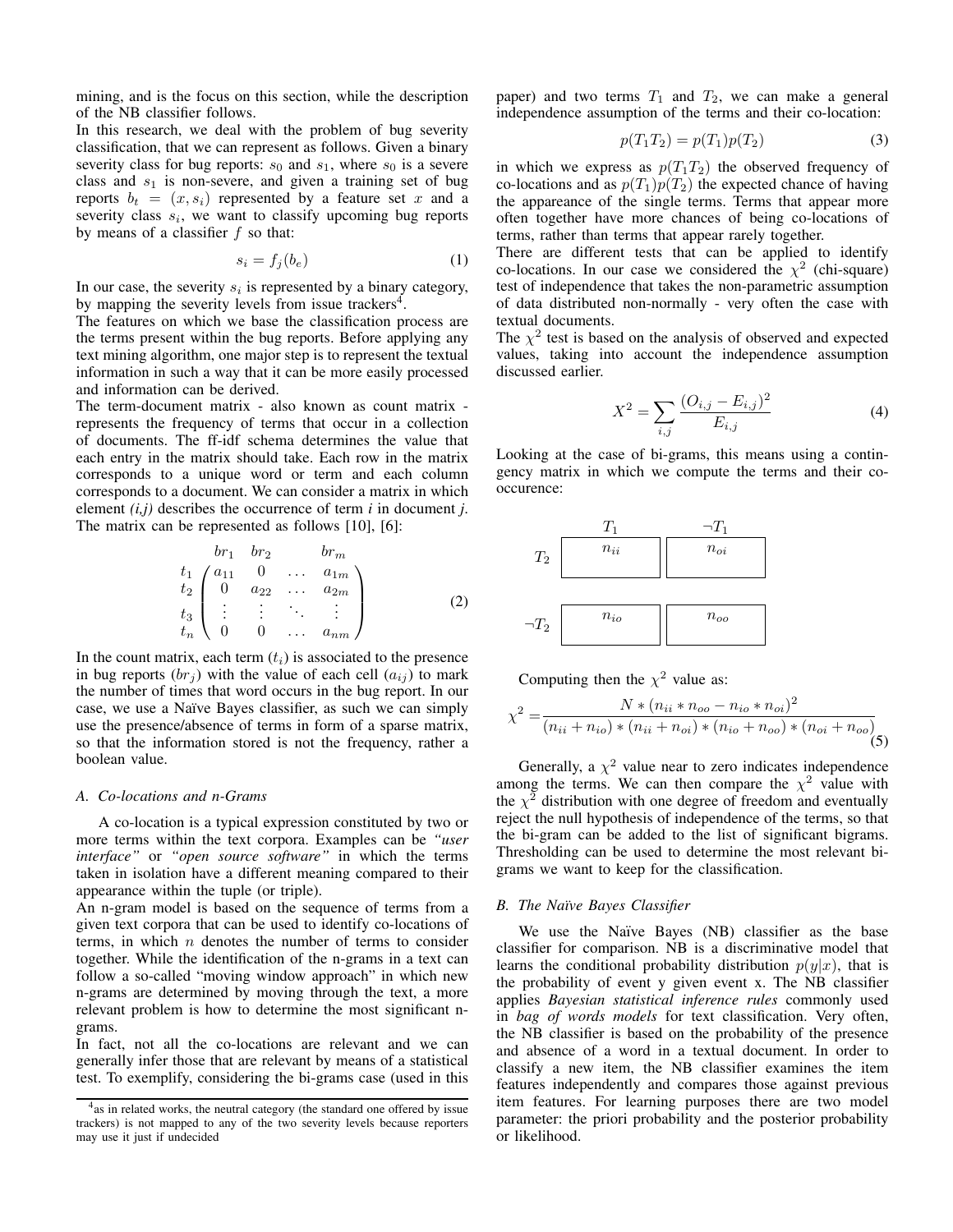In the prior probability we consider the probability of an event before the evidence is observed (this means simply  $p(x)$ , the probability of an event  $x$ ), while in the posterior probability or likelihood we compute the conditional probability of each feature value given a certain class ( $p(y|x)$ , that is the probability of an event after the evidence is observed).

For simplification purposes the NB classifier takes the assumption that all the features are independent, hence it is called "Naïve" Bayes classifier.

#### *C. Measuring Performance of Classifiers*

There are different ways to measure the performance of a classifier, and each metric used provides different aspects on the final results of a classifier. In the current paper, we measure the performance of the classifier by means of five different metrics: accuracy, precision, recall, Receiver Operating Curve (ROC) and Area Under the Curve (AUC) to provide a wider set of metrics for comparison.

Accuracy shows the overall correctness of the model and is calculated as the sum of correct classifications divided by the total number of classifications. Precision shows the proportion of relevant items which are retrieved, in contrast to recall that presents the fraction of recalled relevant items that are retrieved. The ROC curve shows the performance of classification from the point of view of true positive rates versus false positive ones. For classifiers like NB that assign a probability of belonging to a class to an instance, such information can be used to plot a curve that indicates the performance of the classifier over a "random-guess" model that is represented through the diagonal of the diagram. If crossfold validation is used - as in our case - the ROC curve plotted considers the overall set of test data available from all the runs. To summarize information from ROC curves, a common metric is AUC that provides information about the size of the area under the curve. ROC curves are in general preferred over precision and recall curves as they are independent from the dataset class distribution, so that they can provide more comparable results [3].

|                                        | <b>Evaluation focus</b>                        |
|----------------------------------------|------------------------------------------------|
| $accuracy = \frac{tp+tn}{tp+fn+fp+tn}$ | Effectiveness of a classifier in terms of true |
|                                        | positives and true negatives                   |
| $precision = \frac{tp}{tp+fp}$         | Agreement of the classification of positive    |
|                                        | labels within the dataset                      |
| $recall = \frac{tp}{tp+fn}$            | Effectiveness in the identification of posi-   |
|                                        | tive classes                                   |
| ROC.                                   | Receiver Operating Curve, plot of true pos-    |
|                                        | itive rates versus false positive rates        |
| AUC                                    | Area under the ROC curve                       |

TABLE I: Measures and diagrams used in the current paper to evaluate the performance of binary classification

#### IV. IMPLEMENTATION

In this section, we describe the operationalization of the learning infrastructure that was set-up to process and input data to the classifiers.

## *A. Supervised Classification Framework*

The supervised classification framework we adopted is based on the properties of observed history data for the purpose of training a classifier model (Figure 1, our reference framework). *Supervised learning* is divided into two major phases: i) a training phase and ii) a testing phase. In the training phase the classifier model applies a learning algorithm to analyze the training data and produce an inferred function, which is used for mapping new unseen examples in testing phase. Key phases of the framework are also data processing, like the extraction of the features, and the application of feature selection.



Fig. 1: Supervised Classification Framework

*1) Training Phase:* Dataset Sampling, Extracting & Organizing Process. Our text-mining application requires to access large datasets and needs to arrange the content in a structured manner. During the training phase we prepare the dataset for the analysis, extracting the features and performing the optional feature selection step.

Dataset Preprocessing involves transforming raw data into a structured format. We are running a set of standard steps for dataset pre-processing: tokenization, stop-words removal, stemming (figure 2).

Tokenization. It is a common preprocessing step to identify



Fig. 2: Dataset Preprocessing

each word (that is a token) by removing also the white spaces, punctuation, and converting the text to lower case. In our case, we used the NLTK tokenizer<sup>5</sup> to identify the tokens contained within a bug's description.

Stop-words Removal. In natural language processing, frequently used common constructive terms like conjunctions, verbs, adverbs, prepositions, provide very low value for semantic and statistical analysis. This is the main reason for the removal. In our case we filter the tokens by using the standard NLTK English stop-words list.

Stemming. In many cases, due to context sensitivity and

<sup>5</sup>http://www.nltk.org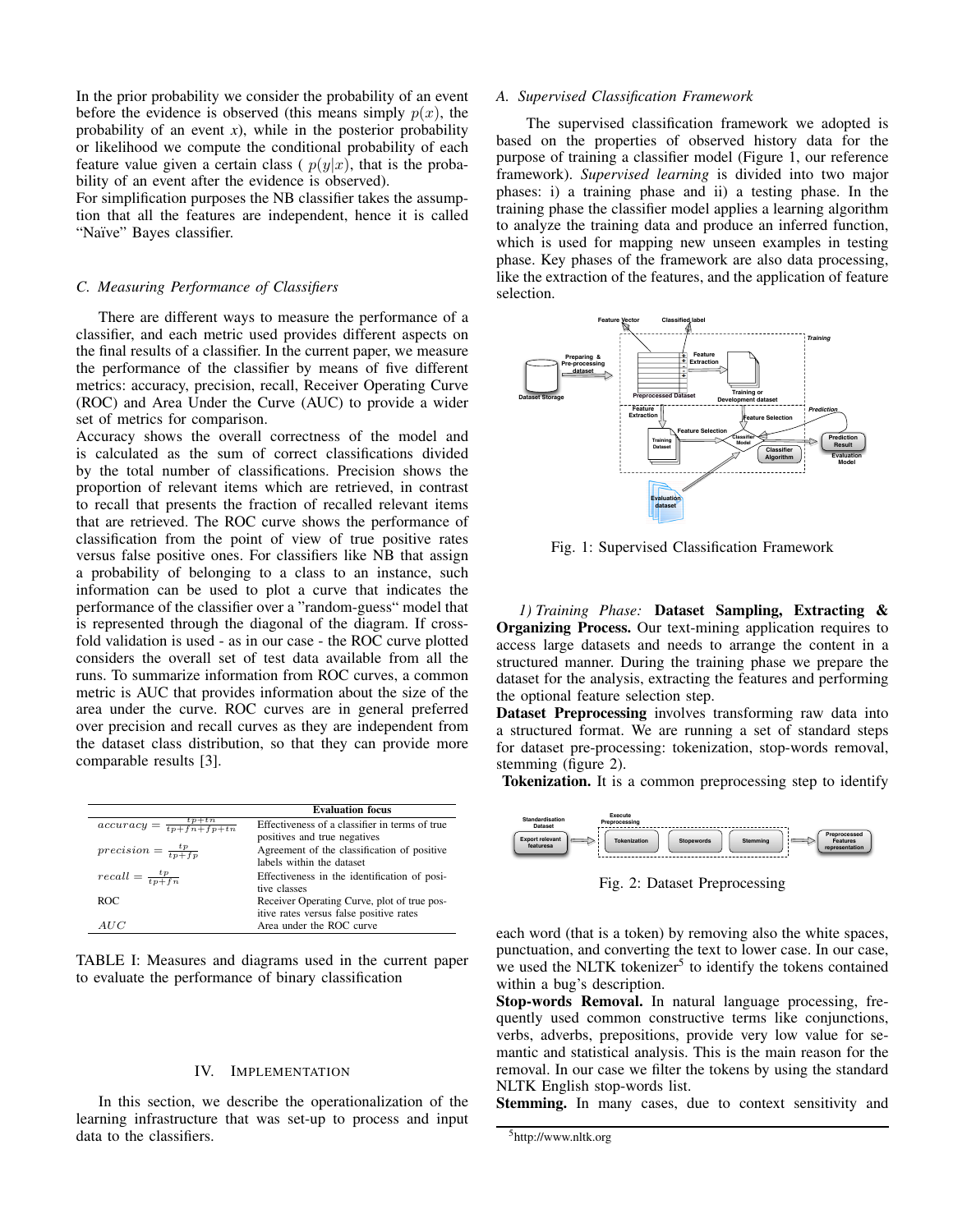precise interpretations in natural languages, the same word is used in different forms and different conjugations, such as *"failure, failing and failed"*, although the meaning would be the same. The objective of performing stemming is to port all the words in a common base form. Stemming is based on an heuristic process that removes the suffix of words. In our implementation, we used the Porter's algorithm to perform stemming.

Lemmatization. In contrast with Stemming, Lemmatization performs morphological analysis of words, to remove the inflectional endings of words and thus return the base of words like as in a dictionary. So, while after performing a stemming process, the base words may not maintain meaning in the language - the lemmatization ensures that lemmatized words have a common word root. In our case we used a lemmatizer based on the WordNet lexical database<sup>6</sup>.

Splitting the dataset in Training and Testing sets. To train the classifiers we used k-fold cross validation by dividing the dataset in  $k=10$  sets of size  $n/10$  - where n is the number of items in the dataset. Training was performed on 9 sets and testing the remaining set, repeating this process  $k$  times<sup>7</sup>.

There is also possibility that the training and/or testing datasets are imbalanced leading to problems with the accuracy of the results. In our case, we implemented a stratified crossvalidation sampling, to ensure that the ratio between positive and negative classes is the same in each fold and the same as in the overall data set.

Another reason to use stratified sampling is that the training dataset shall include all probable dataset sample including the so-called rare items. Rare class items put heavy emphasis on learning minority classes [5].

In our case, the training and testing datasets are composed of features derived from the natural language processing of the bugs descriptions and the class is derived from the level of severity of a specific instance. The feature vector is represented by an idf matrix.

As in the related research, when mapping the categories of severity to severe and non-severe classes, we discarded the "normal" category that the submitters typically use when undecided about a certain severity level. This filtering action reduces heavily the number of bugs available for analysis.

Feature selection. A step that we performed is the selection of the features that best characterize the dataset and that are then fed into the machine learning technique. In our case, the features are the terms that more significantly distinguish among classes. At this step, we applied the  $\chi^2$  statistic to determine the terms that are more informative for the prediction process. The considerations about the calculations of the statistic are the same of the previous section, by applying feature selection we consider the most informative terms according to a given threshold, that is either the  $\chi^2$  number or the number of terms to be included. The feature selection calculation can be performed for both bi-grams and/or for single tokens.

*2) Testing Phase:* The testing phase deals with the application of the trained model to the part of the dataset that has been devoted to testing. The performance is evaluated by means of a confusion matrix that contains results of actual and predicted classifications done by a classifier with true positives, false positives, true negatives and false negatives. The confusion matrix is used to derive the metrics used for the evaluation of the results, namely accuracy, precision and recall.

For the creation of ROC curves, one additional information needed from a binary classifier is the probability of classification of each item in the different classes, so that true positive rates and false positive rates can be plotted. The AUC value is then computed by means of the trapezoidal approximation based on the data derived from ROC curves.

# V. ANALYSIS

We run the comparison of three different models of term-representation: *a) uni-grams*, *b) uni-grams+bi-grams*, *c) uni-grams+bi-grams+*χ 2 *feature selection*. For all the models we provide the results by using the NB classifier.

| <b>Dataset</b> |       | Severe $(s_0)$ |                    |            | Non-severe $(s_1)$ | <b>Discarded</b>          |             |
|----------------|-------|----------------|--------------------|------------|--------------------|---------------------------|-------------|
|                |       |                | Bugs Words Density |            |                    | <b>Bugs</b> Words Density | <b>Bugs</b> |
| <b>Eclipse</b> |       |                |                    |            |                    |                           |             |
| <b>CDT</b>     | 680   | 3,523          | 5.18               | 349        | 1,870              | 5.35                      | 4,598       |
| <b>JDT</b>     | 1.228 | 6.570          | 5.35               | 982        | 5,725              | 5.82                      | 9.649       |
| <b>PDE</b>     | 554   | 2.942          | 5.31               | 288        | 1,657              | 5.75                      | 4.809       |
| Platform       |       | 3.674 19.198   |                    | 5.22 1.573 | 8.541              | 5.42                      | 19.472      |
| Mozilla        |       |                |                    |            |                    |                           |             |
| Thunderbird    |       | 4,364 26,529   |                    |            | 6.07 1,576 10,030  | 6.36                      | 13,243      |
| Firefox        |       | 15,121 89,300  |                    |            | 5.90 5,557 33,679  | 6.06                      | 49.124      |
| Bugzilla       | 9601  | 4.961          | 5.16               | 735        | 3.951              | 5.37                      | 2,887       |
| Core           |       | 13,064 68,288  |                    |            | 5.22 2.796 14,788  | 5.28                      | 58,372      |

TABLE II: Descriptive statistics of the datasets used: number of bugs, words, density and discarded bugs

We considered the datasets from Mozilla and Eclipse study that were used in [9] even though we analyzed the whole products rather than single components. We did not consider GNOME data, as it has been found in later studies to be influenced by a possible bias in the automatic generation of issues (see [18]). We considered datasets from the following projects:

- Mozilla<sup>8</sup>: non-profit open-source software project. The Mozilla dataset contains approximately 400.000 reported bugs over the period of time from 1997-2008.
- Eclipse<sup>9</sup>: open-source project that provides an Integrated Development Environment (IDE). The Eclipse dataset contains approximately 200.000 reported bugs over the period of time from  $2001-2008^{10}$ .

Table II shows the descriptive statistics of the datasets considered in our case study. The first column shows the name of the project, while the severe and non-severe columns show the count of bugs included in the analysis together with the total number of words and the density of the words per bug report. The last column includes the bugs that have been excluded from the analysis because they were in the normal

<sup>6</sup>http://wordnet.princeton.edu

 $7$ most of the related works use this approach - even though there are exceptions that use holdout validation just divide the overall set in testing and training set by a given proportion, e.g. [9]

<sup>8</sup>http://bugzilla.mozilla.org

<sup>9</sup>http://bugs.eclipse.org/bugs

<sup>10</sup>Both Mozilla and Eclipse datasets are available at https://github.com/ ansymo/msr2013-bug\_dataset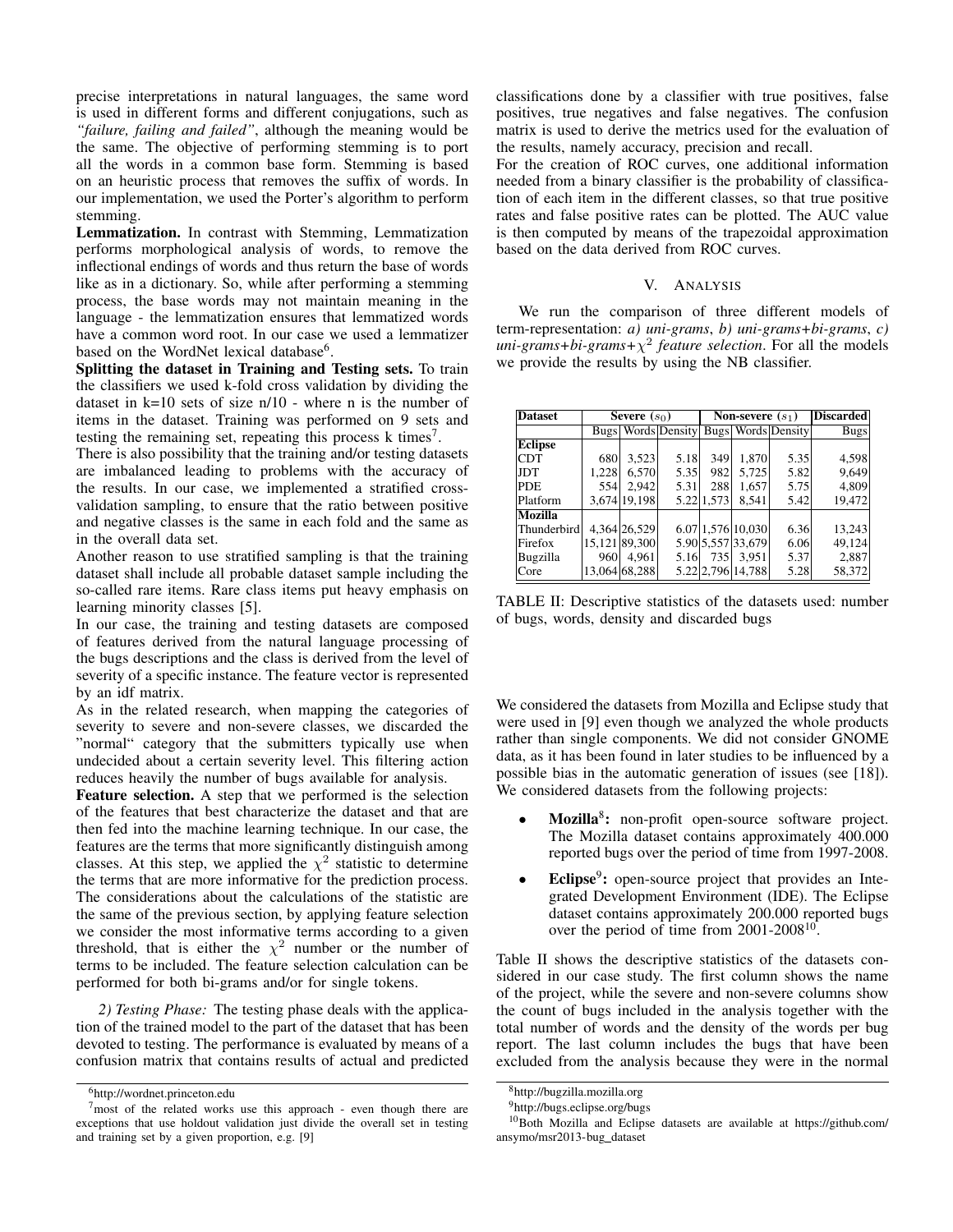|                                                                                                                                       | Ug |  |  |  |  |  | $Ug + BIg$ |  |  |  |                                                                                                                                                                                                                                                                                                                                               | Ug+BIg+ $\chi^2$ |  |  |  |  |                           |  |  |
|---------------------------------------------------------------------------------------------------------------------------------------|----|--|--|--|--|--|------------|--|--|--|-----------------------------------------------------------------------------------------------------------------------------------------------------------------------------------------------------------------------------------------------------------------------------------------------------------------------------------------------|------------------|--|--|--|--|---------------------------|--|--|
| <b>Projects</b>                                                                                                                       |    |  |  |  |  |  |            |  |  |  | AUC acc $ s_0 \text{prec} s_0 \text{rec} s_1 \text{prec} s_1 \text{rec} AUC$ acc $ s_0 \text{prec} s_1 \text{rec} s_1 \text{rec} s_1 \text{rec} AUC$ acc $ s_0 \text{prec} s_0 \text{rec} s_1 \text{rec} s_1 \text{rec} s_1 \text{rec} s_1 \text{rec} s_1 \text{rec} s_1 \text{rec} s_1 \text{rec} s_1$                                       |                  |  |  |  |  |                           |  |  |
| Eclipse CDT                                                                                                                           |    |  |  |  |  |  |            |  |  |  | $[0.764]0.711]$ 0.787 $[0.773]$ 0.570 $[0.590]0.764]$ 0.724 0.803 $[0.773]$ 0.587 $[0.627]0.856]$ 0.809 0.830 $[0.897]$                                                                                                                                                                                                                       |                  |  |  |  |  | $0.759 \pm 0.639 \pm 150$ |  |  |
| Eclipse JDT                                                                                                                           |    |  |  |  |  |  |            |  |  |  | $\vert 0.797 \vert 0.722 \vert 0.775 \vert 0.706 \vert 0.670 \vert 0.742 \vert 0.802 \vert 0.733 \vert 0.785 \vert 0.718 \vert 0.682 \vert 0.753 \vert 0.866 \vert 0.789 \vert 0.808 \vert 0.815 \vert 0.816 \vert 0.817 \vert 0.817 \vert 0.818 \vert 0.817 \vert 0.818 \vert 0.817 \vert 0.818 \vert 0.817 \vert 0.818 \vert 0.817 \vert 0$ |                  |  |  |  |  | $0.768$   0.756   500     |  |  |
| Eclipse PDE                                                                                                                           |    |  |  |  |  |  |            |  |  |  | $[0.847]$ <b>0.768</b> $[0.845]$ $[0.797]$ $[0.647]$ $[0.711]$ $[0.837]$ $[0.757]$ $[0.847]$ $[0.776]$ $[0.626]$ $[0.722]$ $[0.910]$ <b>0.841</b> $[0.875]$ $[0.888]$ $[0.776]$ $[0.749]$ $[150]$                                                                                                                                             |                  |  |  |  |  |                           |  |  |
| Eclipse Platform                                                                                                                      |    |  |  |  |  |  |            |  |  |  | $[0.824]$ 0.769 $[0.847 \mid 0.819 \mid 0.608 \mid 0.654 \mid 0.822]$ 0.755 $[0.854 \mid 0.784 \mid 0.577 \mid 0.686 \mid 0.857]$ 0.807 $[0.849 \mid 0.881 \mid 0.881 \mid 0.887]$                                                                                                                                                            |                  |  |  |  |  | $0.698$   0.635   400     |  |  |
| Mozilla Thunderbird 0.791 0.757 0.845 0.819 0.539 0.584 0.790 0.735 0.857 0.767 0.501 0.647 0.830 0.796 0.847 0.882 0.632 0.632 0.669 |    |  |  |  |  |  |            |  |  |  |                                                                                                                                                                                                                                                                                                                                               |                  |  |  |  |  |                           |  |  |
| Mozilla Bugzilla                                                                                                                      |    |  |  |  |  |  |            |  |  |  | $\vert 0.824 \vert 0.735 \vert 0.776 \vert 0.748 \vert 0.687 \vert 0.718 \vert 0.830 \vert 0.743 \vert 0.782 \vert 0.758 \vert 0.697 \vert 0.725 \vert 0.896 \vert 0.815 \vert 0.825 \vert 0.855 \vert$                                                                                                                                       |                  |  |  |  |  | $0.802 \pm 0.763 \pm 350$ |  |  |
| Mozilla Core                                                                                                                          |    |  |  |  |  |  |            |  |  |  | $[0.909]$ <b>0.855</b> $[0.934]$ $[0.886]$ $[0.574]$ $[0.710]$ $[0.904]$ $[0.842]$ $[0.940]$ $[0.862]$ $[0.538]$ $[0.746]$ $[0.924]$ <b>0.880</b> $[0.932]$ $[0.921]$                                                                                                                                                                         |                  |  |  |  |  | $0.652$   0.685   750     |  |  |
| Mozilla Firefox                                                                                                                       |    |  |  |  |  |  |            |  |  |  | $[0.807]$ <b>0.768</b> $[0.855]$ $[0.822]$ $[0.562]$ $[0.805]$ 0.746 $[0.866]$ $[0.772]$ $[0.522]$ $[0.677]$ $[0.825]$ <b>0.787</b> $[0.859]$ $[0.847]$ $[0.600]$ $[0.621]$ $[900]$                                                                                                                                                           |                  |  |  |  |  |                           |  |  |

TABLE III: Results of uni-gram models compared to uni-grams+bi-grams and uni-grams+bi-grams+ $\chi^2$  feature selection

|                |             |          | <b>Eclipse CDT</b> |                          | <b>Eclipse JDT</b>     |                     |             |                                     |  |  |
|----------------|-------------|----------|--------------------|--------------------------|------------------------|---------------------|-------------|-------------------------------------|--|--|
| $\bf{R}$       | <b>Term</b> | $\chi^2$ | Term               | freq                     | <b>Term</b>            | $\chi^2$            | Term        | freq                                |  |  |
| $\mathbf{1}$   | index       | 57.82    | icon               | $neg : pos = 8.4 : 1.0$  | eclips                 | 120.12              | hang        | pos : $neg = 10.9 : 1.0$            |  |  |
| $\overline{2}$ | crash       | 42.78    | duplic             | $neg: pos = 8.4 : 1.0$   | compil                 | 116.76              | help        | $neg : pos = 10.7 : 1.0$            |  |  |
| 3              | highlight   | 32.29    | highlight          | $neg : pos = 8.1 : 1.0$  | dialog                 | 92.6                | deadlock    | $pos: neg = 9.9 : 1.0$              |  |  |
| $\overline{4}$ | wrong       | 27.83    | outlin             | $neg : pos = 6.6 : 1.0$  | javadoc                | 78.46               | templat     | $neg : pos = 9.2 : 1.0$             |  |  |
| 5              | deprec      | 26.41    | popup              | $neg : pos = 5.8 : 1.0$  | error                  | 77.81               | could       | $neg : pos = 8.7 : 1.0$             |  |  |
| 6              | comment     | 26.41    | item               | $neg : pos = 5.8 : 1.0$  | messag                 | 58.47               | page        | $neg : pos = 8.7 : 1.0$             |  |  |
| 7              | project     | 26.03    | format             | $neg : pos = 5.8 : 1.0$  | page                   | 54.06               | quickfix    | $neg : pos = 7.9 : 1.0$             |  |  |
| 8              | dialog      | 24.63    | activ              | $neg : pos = 5.8 : 1.0$  | mnemon                 | 52.89               | keyword     | $neg : pos = 7.1 : 1.0$             |  |  |
| 9              | eclips      | 23.48    | info               | $neg : pos = 5.8 : 1.0$  | java                   | 52.6                | deprec      | $neg : pos = 7.1 : 1.0$             |  |  |
| 10             | build       | 23.42    | explor             | $neg : pos = 5.8 : 1.0$  | warn                   | 51.64               | crash       | $pos: neg = 6.6 : 1.0$              |  |  |
|                |             |          | <b>Eclipse PDE</b> |                          | <b>Eclipse Plaform</b> |                     |             |                                     |  |  |
| R              | Term        | $\chi^2$ | Term               | freq                     | <b>Term</b>            | $\overline{\chi^2}$ | Term        | freq                                |  |  |
| $\mathbf{1}$   | sheet       | 82.02    | sheet              | $neg : pos = 24.9 : 1.0$ | javadoc                | 366.3               | javadoc     | $neg : pos = 25.7 : \overline{1.0}$ |  |  |
| 2              | cheat       | 82.02    | cheat              | $neg : pos = 24.9 : 1.0$ | crash                  | 305.72              | deprec      | $neg : pos = 24.1 : 1.0$            |  |  |
| 3              | page        | 62.44    | field              | $neg : pos = 14.7 : 1.0$ | eclips                 | 281.83              | descript    | $neg: pos = 23.8 : 1.0$             |  |  |
| 4              | export      | 58.94    | section            | $neg : pos = 9.6 : 1.0$  | typo                   | 180.08              | crash       | $pos: neg = 19.6: 1.0$              |  |  |
| 5              | dialog      | 36.94    | locat              | $neg : pos = 9.6 : 1.0$  | prefer                 | 159.74              | constructor | $neg : pos = 15.4 : 1.0$            |  |  |
| 6              | build       | 36.13    | dialog             | $neg : pos = 9.0 : 1.0$  | page                   | 134.72              | guid        | $neg : pos = 13.2 : 1.0$            |  |  |
| 7              | mnemon      | 35.59    | warn               | $neg : pos = 8.3 : 1.0$  | mnemon                 | 119.09              | cheat       | $neg: pos = 13.0 : 1.0$             |  |  |
| 8              | typo        | 35.59    | icon               | $neg : pos = 8.3 : 1.0$  | descript               | 90.61               | hang        | $pos: neg = 12.8: 1.0$              |  |  |
| 9              | field       | 32.32    | argument           | $neg : pos = 7.3 : 1.0$  | cheat                  | 79.35               | mnemon      | $neg : pos = 12.3 : 1.0$            |  |  |
| 10             | fail        | 31.47    | text               | $neg : pos = 7.3 : 1.0$  | sheet                  | 72.39               | leak        | $pos: neg = 12.1 : 1.0$             |  |  |

TABLE IV: Eclipse Projects - best terms identified by  $\chi^2$  feature selection and pos/neg frequency of terms

|                |             |          | <b>Mozilla Thunderbird</b> |                          | Mozilla Bugzilla    |          |            |                          |  |  |
|----------------|-------------|----------|----------------------------|--------------------------|---------------------|----------|------------|--------------------------|--|--|
| $\bf{R}$       | Term        | $\chi^2$ | Term                       | freq                     | <b>Term</b>         | $\chi^2$ | Term       | freq                     |  |  |
|                | crash       | 313.03   | resiz                      | $neg : pos = 17.5 : 1.0$ | bugzilla            | 255.98   | messag     | $neg : pos = 16.1 : 1.0$ |  |  |
| $\overline{2}$ | icon        | 181.98   | javascript                 | $neg : pos = 15.7 : 1.0$ | releas              | 196.17   | releas     | $pos: neg = 15.2 : 1.0$  |  |  |
| 3              | button      | 152.25   | shortcut                   | $neg : pos = 15.4 : 1.0$ | note                | 109.2    | note       | $pos: neg = 13.2 : 1.0$  |  |  |
| 4              | thunderbird | 143.34   | strict                     | $neg : pos = 13.8 : 1.0$ | fail                | 73.1     | secur      | $pos: neg = 12.1 : 1.0$  |  |  |
| 5              | email       | 138.29   | context                    | $neg : pos = 13.3 : 1.0$ | secur               | 59.88    | crash      | $pos: neg = 8.7 : 1.0$   |  |  |
| 6              | context     | 106.27   | crash                      | $pos: neg = 13.3 : 1.0$  | crash               | 50.43    | warn       | $neg: pos = 8.3 : 1.0$   |  |  |
|                | menu        | 100.08   | freez                      | $pos: neg = 12.2 : 1.0$  | advisori            | 47.95    | space      | $neg : pos = 8.3 : 1.0$  |  |  |
| 8              | shortcut    | 97.35    | acceler                    | $neg : pos = 12.0 : 1.0$ | link                | 45.16    | dont       | $neg : pos = 7.0 : 1.0$  |  |  |
| 9              | dialog      | 90.29    | area                       | $neg : pos = 9.4 : 1.0$  | updat               | 41.71    | uniniti    | $neg: pos = 6.5 : 1.0$   |  |  |
| 10             | remov       | 81.42    | lost                       | $pos: neg = 9.1 : 1.0$   | word                | 37.73    | variabl    | $neg : pos = 6.5 : 1.0$  |  |  |
|                |             |          | <b>Mozilla Firefox</b>     |                          | <b>Mozilla Core</b> |          |            |                          |  |  |
| $\bf{R}$       | <b>Term</b> | $\chi^2$ | Term                       | freq                     | Term                | $\chi^2$ | Term       | freq                     |  |  |
| 1              | crash       | 1763.36  | ring                       | $neg : pos = 31.7 : 1.0$ | crash               | 2657.93  | nsresult   | $neg : pos = 51.4 : 1.0$ |  |  |
| 2              | firefox     | 1050.41  | strict                     | $neg : pos = 22.7 : 1.0$ | warn                | 1291.92  | crash      | $pos: neg = 50.6 : 1.0$  |  |  |
| 3              | button      | 622.96   | misalign                   | $neg : pos = 21.2 : 1.0$ | remov               | 870.18   | useless    | $neg : pos = 42.0 : 1.0$ |  |  |
| 4              | icon        | 600.16   | inconsist                  | $neg : pos = 17.2 : 1.0$ | failur              | 725.68   | deprec     | $neg : pos = 38.9 : 1.0$ |  |  |
| 5              | menu        | 320.46   | border                     | $neg : pos = 16.2 : 1.0$ | assert              | 696.18   | cleanup    | $neg : pos = 34.6 : 1.0$ |  |  |
| 6              | text        | 289.96   | crash                      | $pos: neg = 13.9 : 1.0$  | unus                | 449.42   | unreach    | $neg : pos = 32.7 : 1.0$ |  |  |
| 7              | hang        | 284.39   | align                      | $neg : pos = 13.6 : 1.0$ | useless             | 376.5    | comparison | $neg : pos = 31.8 : 1.0$ |  |  |
| 8              | favicon     | 259.59   | typo                       | $neg : pos = 12.5 : 1.0$ | roundtrip           | 332.63   | warn       | $neg : pos = 26.2 : 1.0$ |  |  |
| 9              | titl        | 254.61   | pad                        | $neg : pos = 12.0 : 1.0$ | firefox             | 311.16   | parenthes  | $neg : pos = 23.3 : 1.0$ |  |  |
| 10             | remov       | 245.59   | favicon                    | $neg : pos = 11.8 : 1.0$ | comparison          | 311.01   | sign       | $neg : pos = 21.7 : 1.0$ |  |  |

TABLE V: Mozilla Projects - best terms identified by  $\chi^2$  feature selection and pos/neg frequency of terms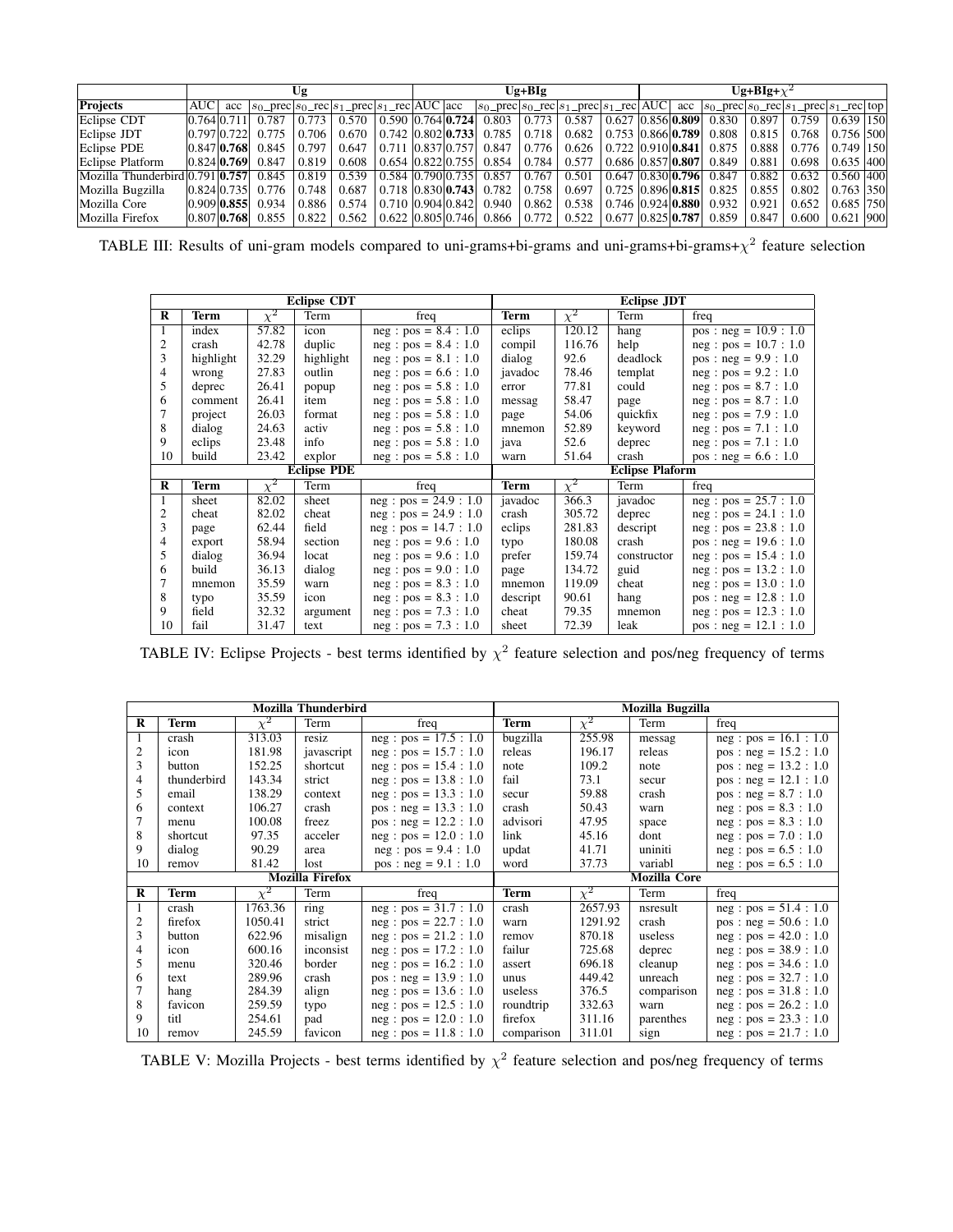severity level and as such they were not considered as a reliable assignment by the users. To take one exemplification from one project, Eclipse CDT, in such case we considered 2,550 bugs out of 7,148 bugs: 4,598 were discarded as they were rated by users as in the "normal" severity category. The 2,550 bugs were divided in severe (680) and non-severe (1,870). From the table we can notice how the Mozilla dataset is generally larger in terms of number of bugs (apart for the Bugzilla project). The level of density of words per bug report is generally comparable across the projects.

Performance of the models. The main results by running the NB classifier on all projects are shown in Table III. For each project we report the AUC, accuracy, positive and negative precision and severe  $(s_0)$  and non-severe  $(s_1)$  recall of all the three models. For the feature selection model, we report in the last column the number of features that have been selected by the model as the best ones. We run each model starting from 50 features and incrementing them based on increments of 50 features.

Using bi-grams and adding this information to the uni-gram model brings an improvement in two projects out of four (Eclipse), and one out of four (Mozilla). For Eclipse projects the change in accuracy is of the order of  $\pm$  1.40-1.90%, for Mozilla  $\pm$  1.12-2.82%. Projects that improve are Eclipse CDT (accuracy=0.711) that reaches an accuracy of 0.724 and Eclipse JDT (accuracy=0.722) that reaches an accuracy of 0.733, while Eclipse PDE (accuracy=0.768) and Eclipse Platform (accuracy=0.769) worsens to 0.757 and 0.755, respectively. For Mozilla projects, Bugzilla (0.735 to 0.743) is the only one to improve, while Mozilla Thunderbird (0.757 to 0.735), Core (0.855 to 0.842) and Firefox (0.768 to 0.746) worsen.

As such, for some of the projects adding bi-grams does not provide additional information to the classifier and in fact may worsen the results. The ROC curves of all the models and can help in identifying the performance according to the sensitivity to true positives and false positives ratio $11$ .

The inspection of the most informative bi-grams, showed many terms that are ranked according to the same  $\chi^2$  score. It can become as such difficult for stakeholders in this case to review a list of one hundred of equally ranked bi-grams. The evaluation of the results based on the change of the threshold of  $\chi^2$  score used showed also that the results improve to a certain level that keeps constant and worsens then for larger  $\chi^2$  scores. Such threshold is not the same across the projects and needs to be fine-tuned according to the project.

Looking at the ranking of the most informative uni-grams and bi-grams, this lead us to consider feature selection as the way to introduce the most significant terms for the classifier. The improvement over the uni-gram model is of the order of  $+4.9$ -13.8% for Mozilla and  $+2.5$ -10.8% for Eclipse.

We are getting good performance in the prediction levels for the whole products that were analyzed (e.g compared to [9]). Generally, in our case we reach better results when classifying severe items rather than non-severe ones, as the non-severe classes had less characterizing terms for the classification. Results are in general worse in both terms of precision and recall, while generally models based on feature selection outperform the other models.

By running stratified k-fold cross validation we observed less variance in the results compared to holdout validation that we were using in early experiments with bi-grams and the NB classifier. One aspect that we report also in the threats of validity is that the temporal distribution of the dataset can have great impact on the classification results, as the terminology used for the description of bugs may change during different periods of time.

Most informative terms. Tables IV,V show the results of the  $\chi^2$  statistic for all the projects. Together with the  $\chi^2$  values we also include the frequency within the severe (positive) and non-severe (negative) classes, providing the terms that are more frequent. This is an information that the  $\chi^2$  statistic does not provide being based on the independence of the terms.

As discussed in past research, the table shows that the terms are very likely project-specific. Giving significance to specific terms can also be difficult for projects' stakeholders: to exemplify, the name of the project is very often one of the terms that can be used to discern among classes (e.g. "Eclipse"). Interpretation about this fact can be difficult. Other interpretations are easier, like the fact that terms such as "crash", "deadlock" can have a very high  $\chi^2$  statistic and very likely to identify severe classes.

Results for Mozilla projects are also similar: *"crash"* is very often an important term that is always more present in severe classes - as well it is easier to find similarities among most informative terms between Mozilla Thunderbird and Mozilla Firefox rather than with Mozilla Core.

We can summarize the main findings of the current paper as follows. These points answer the RQ1, RQ2 that we set-up in the introduction:

- using bi-grams in addition to uni-grams for the modelling of the textual resources brings benefits to the performance of the classifiers only in some cases adding bi-grams may in fact reduce performance. This is context dependent and depends on the bi-grams added to the classification model;
- feature selection brings wider benefits to the performance of the classifiers, with the added benefit of a list of terms that can be used for stakeholders. We suggested to introduce bi-grams with the aid of feature selection, so that only the most informative terms are added. In the case of feature selection, as expected, the improvements are for all the projects considered independently of the features considered;
- the list of terms derived from feature selection needs some interpretations. Still, interpreting the reasons of the most informative terms can be useful to spot new issue reports as they are inserted within the system, while each project will have its own list of significant terms. For the most informative bi-grams the list can be even more difficult to use, as many of the bi-grams are tied with the same level of  $\chi^2$  statistics;

# *A. Threats to Validity*

We have similar threats to validity to the ones reported in the related research. In particular, construct validity, internal validity, external validity and reliability are very similar to ones reported in [9] as we based our work on the same set of

<sup>&</sup>lt;sup>11</sup>The ROC curves as well as additional materials for the current paper are available online: http://goo.gl/gZFL5i